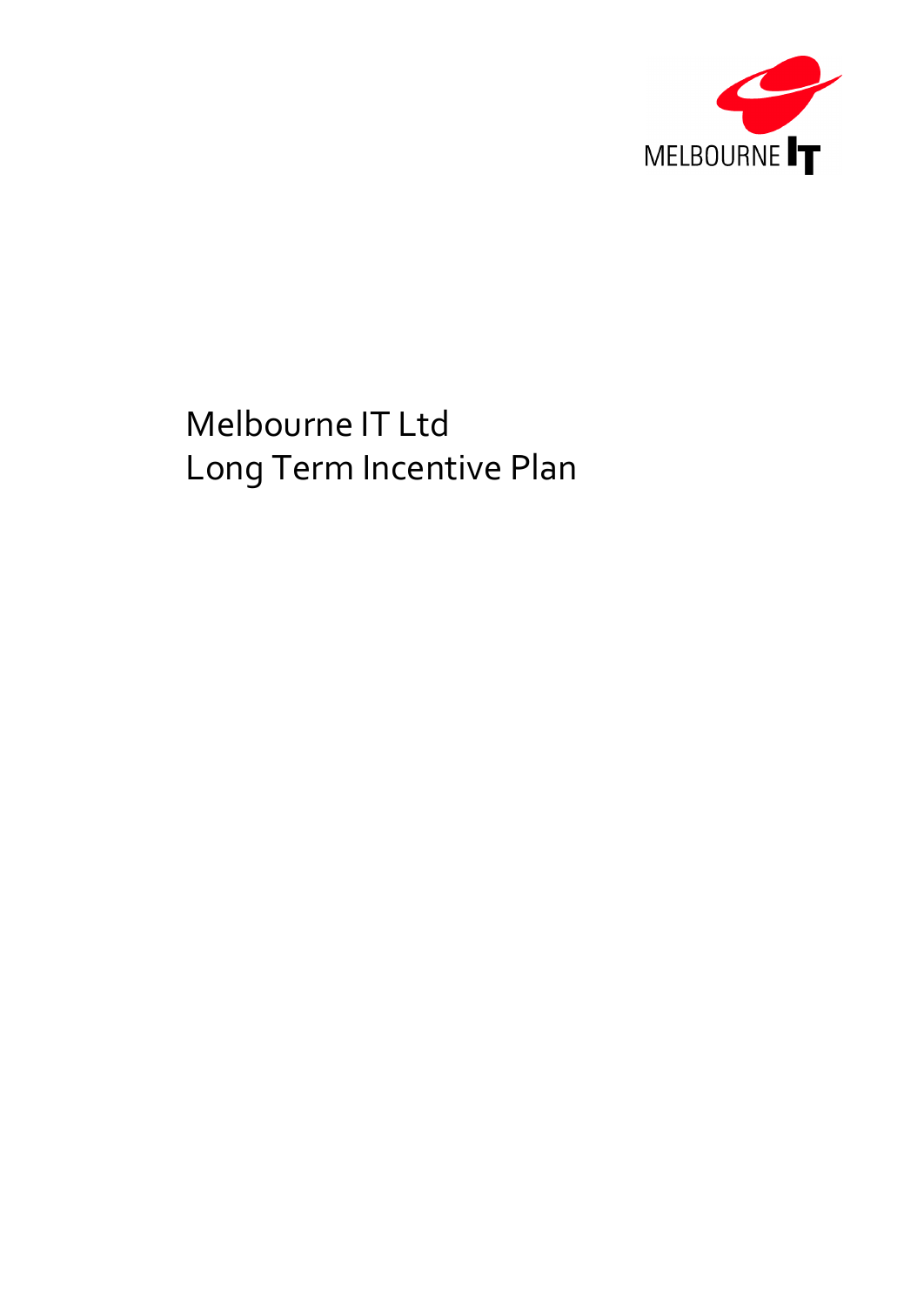#### Table of contents

| 1.              |  |
|-----------------|--|
| 2.              |  |
| 3 <sub>1</sub>  |  |
| 4.              |  |
| 5.              |  |
| 6.              |  |
| 7.              |  |
| 8.              |  |
| 9.              |  |
| 10 <sub>1</sub> |  |
| 11.             |  |
| 12 <sub>1</sub> |  |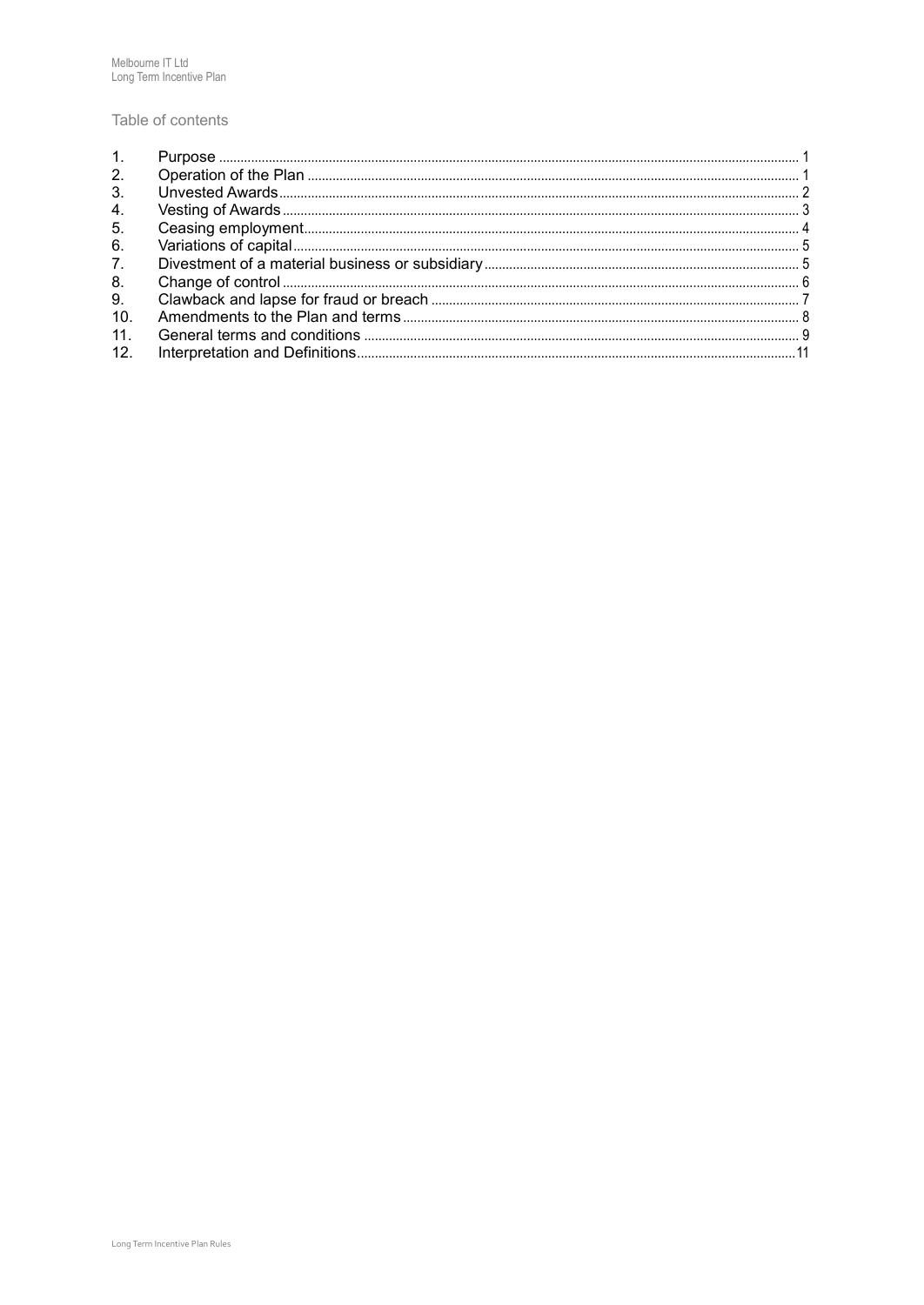## 1. **Purpose**

<span id="page-2-0"></span>The Plan is designed to allow the Board to make grants of Awards to Employees which provide the opportunity to acquire Shares in the Company to assist with:

- (a) attracting, motivating and retaining Employees;
- (b) delivering rewards to Employees for individual and Company performance;
- (c) allowing Employees the opportunity to become shareholders in the Company; and
- (d) aligning the interests of Employees with those of Company shareholders.

## 2. **Operation of the Plan**

<span id="page-2-1"></span>The Board may, from time to time, in its absolute discretion, operate the Plan and:

- (a) invite an Employee to apply for a grant of; or
- (b) grant an Employee,

Awards in accordance with the Rules and on such additional terms and conditions as the Board determines.

## 2.1 **Information to be provided**

- 2.1.1 Where the Board:
	- (a) invites an Employee to apply for a grant; or
	- (b) makes a grant to an Employee,

<span id="page-2-2"></span>of an Award, the Board must provide that Employee with a Grant Letter.

- 2.1.2 The Grant Letter may take any form as determined by the Board and will contain the following minimum information regarding the Awards (to the extent it is relevant):
	- (a) The number or value of Awards being offered, or the method or formula for determining the number or value of Awards;
	- (b) The method and form of applying for the grant of the Awards under an invitation from the Board or the method and form of rejecting a grant by the Board, as applicable;
	- (c) The time period during which the invitation to apply for a grant may be accepted or rejected by the Employee and details of how to accept or reject the grant;
	- (d) Details of any applicable Conditions, including performance or service conditions and the applicable Period;
	- (e) The time or times at which the Conditions will be tested in respect of the Period (at which time, the Awards may Vest and if applicable, become exercisable);
	- (f) The period or periods during which Awards may be exercised and the manner of exercise of those Awards (if applicable);
	- (g) The Exercise Price payable in order to exercise an Award (if applicable);
	- (h) Details of any Trading Restriction on Shares, whether on a mandatory or voluntary basis, following the vesting, or exercise (if relevant), of the Awards;
	- (i) A statement confirming whether Awards may be settled in cash at the discretion of the Board;
	- (j) The time and circumstances when Awards lapse;
	- (k) Any other relevant terms and conditions to be attached to the Awards or Shares acquired on vesting or exercise of an Award (as the case may be).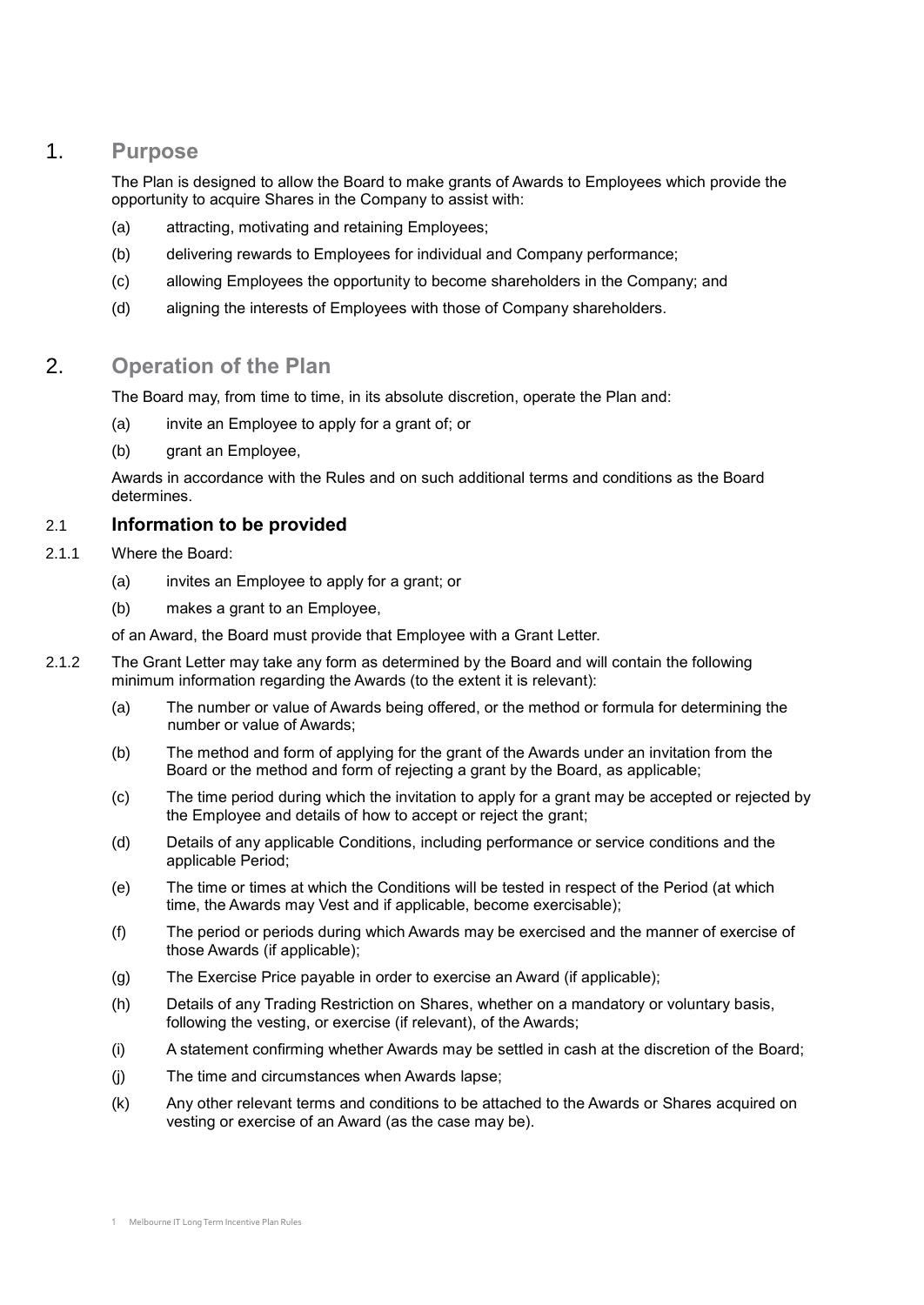## 2.2 **No payment on grant**

2.2.1 Unless the Board determines otherwise, a Participant is not required to pay for a grant of Awards. If the Board determines that an amount is payable, the amount payable must be stated in the Grant Letter.

## 2.3 **Acceptance of the application or grant**

- 2.3.1 An Employee who applies for a grant of, or is granted, Awards is deemed to have agreed:
	- (a) to be bound by the Rules;
	- (b) to be bound by the terms and conditions specified in the Grant Letter;
	- (c) upon allocation of Shares, to become a member of the Company and to be bound by the constitution of the Company; and
	- (d) to be bound by any relevant Group policies, such as the Company's Share Trading Policy.
- 2.3.2 If a Grant Letter requires the Employee to apply for an Award, then upon the Company accepting the application, the Board will grant Awards to the Employee.
- 2.3.3 The Board has discretion not to accept an application made by an Employee for a grant of Awards.

## 2.4 **Title to Awards**

- 2.4.1 Unless the Board determines otherwise:
	- (a) a grant of an Award is personal to the Participant and cannot be transferred to other persons or entities.
	- (b) Awards may only be registered in the name of the Participant.

## <span id="page-3-0"></span>3. **Unvested Awards**

## 3.1 **Shareholder entitlements**

A Participant shall not be entitled to vote, receive dividends or have any other rights of a shareholder in respect of the Awards until the Shares (if any) are allocated to the Participant following Vesting, or exercise (if applicable).

## 3.2 **Lapse of Awards**

- 3.2.1 Subject to the Board's overriding discretion, a Participant's unvested Awards will lapse upon the earliest to occur of:
	- (a) the date specified by the Board for the purposes of rule [2.1.2](#page-2-2)
	- (b) an event described in any of rule [3.3](#page-3-1) (Restrictions on Dealing), rule [5](#page-5-0) (Ceasing employment), rule [6](#page-6-0) (Variations of capital), rule [7](#page-6-1) (Divestment of a material business or subsidiary), rule [8](#page-7-0) (change of control) or rule [9](#page-8-0) (Clawback and lapse for fraud and breach); or
	- (c) failure to satisfy the Conditions by the end of the Period.
- 3.2.2 The Board may specify in the Grant Letter additional circumstances in which a Participant's Awards may lapse prior to Vesting.

## <span id="page-3-1"></span>3.3 **Restrictions on Dealing**

- <span id="page-3-2"></span>3.3.1 An Award granted under, and subject to, the Rules is only transferable:
	- (a) with the consent of the Board;
	- (b) by force of law upon death to the Participant's legal personal representative or upon bankruptcy to the Participant's trustee in bankruptcy.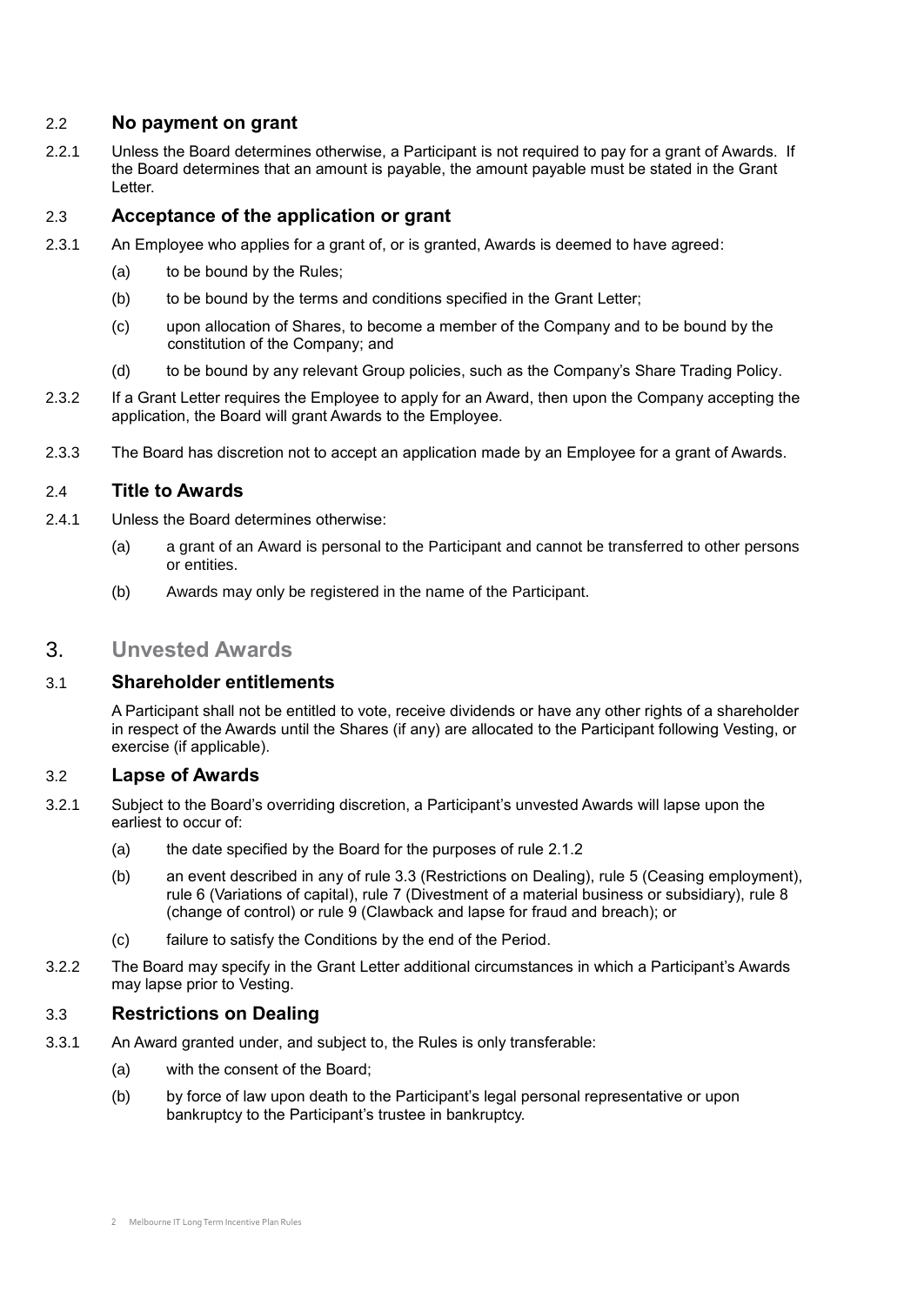3.3.2 Where the Participant purports to transfer an Award other than in accordance with rule [3.3.1,](#page-3-2) the Award immediately lapses.

## 3.4 **Prohibition against hedging**

- <span id="page-4-1"></span>3.4.1 A Participant must not enter into any scheme, arrangement or agreement (including options and derivative products) under which the Participant may alter the economic benefit to be derived from any Awards that remain subject to these Rules, irrespective of future changes in the market price of Shares.
- 3.4.2 Where the Participant enters, or purports to enter, into any scheme, arrangement or agreement described in rule [3.4.1,](#page-4-1) the Award immediately lapses.

## <span id="page-4-0"></span>4. **Vesting of Awards**

## 4.1 **Vesting**

- 4.1.1 Awards granted under the Plan will only vest if the Conditions (if any) advised to the Participant pursuant to rule [2.1.2](#page-2-2) have been satisfied, subject to:
	- (a) rule [5](#page-5-0) (Ceasing employment);
	- (b) rule [6](#page-6-0) (Variations of capital);
	- (c) rule [7](#page-6-1) (Divestment of a material business or subsidiary);
	- (d) rule [8](#page-7-0) (Change of control);
	- (e) rule [9](#page-8-0) (Clawback and lapse for fraud and breach); or
	- (f) rules [10.1,](#page-9-1) [11.2](#page-10-1) and [11.3](#page-11-0) (Board discretion).
- <span id="page-4-2"></span>4.1.2 The Board may, in its discretion, determine that an Award vests prior to the end of the Period.

## 4.2 **Testing**

- 4.2.1 Subject to rule [4.1.2,](#page-4-2) at the end of the Period, the Board will:
	- (a) test the applicable Conditions and determine the extent to which the Conditions have been satisfied and Awards vest;
	- (b) determine the time when the Awards vest.

#### 4.3 **Settlement of Awards**

Upon vesting or exercise of an Award (as relevant), the Company must allocate, or procure the transfer of, one Share for each Award that vests or is exercised (as relevant), to or for the benefit of the Participant.

#### 4.4 **Allocation of Shares**

- 4.4.1 All Shares issued under the Plan will rank equally in all respects with other Shares for the time being on issue by the Company (except as regards to any rights attaching to such other Shares by reference to a record date prior to the date of their allocation or transfer).
- 4.4.2 If the Company issues Shares to the Participant, the Company will apply for quotation on the ASX of the Shares issued under the Plan within the period required by the ASX.

#### 4.5 **Sale of Shares**

Subject to any applicable Trading Restrictions and the terms of the Company's Share Trading Policy, no restrictions shall apply to any Shares allocated under the Plan.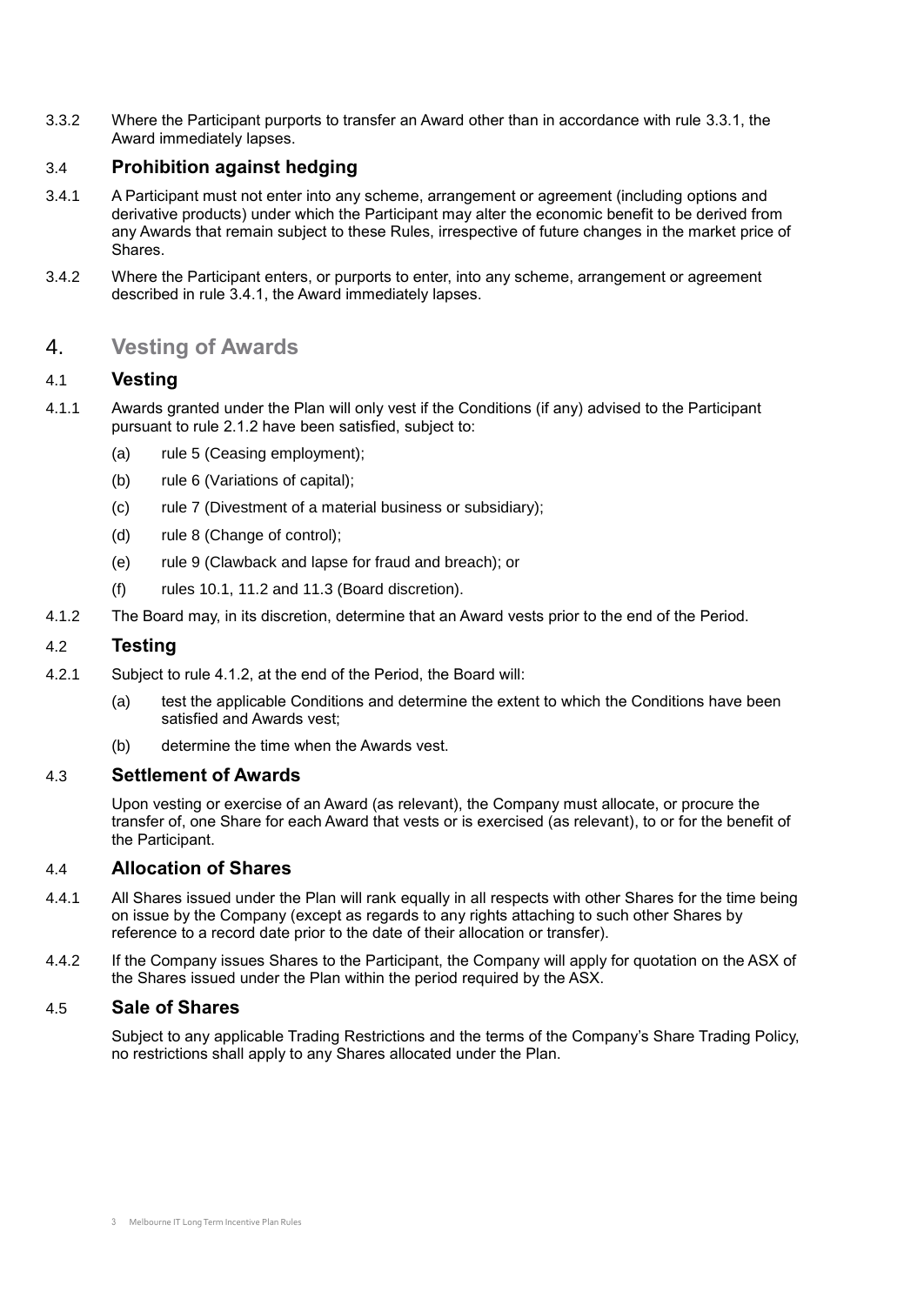## 4.6 **Cash settlement**

- 4.6.1 Vested Awards may be satisfied, at the discretion of the Board, in cash rather than Shares, by payment to the Participant of the Cash Equivalent Value.
- <span id="page-5-4"></span>4.6.2 The Cash Equivalent Value is equal to the gross value of the Shares that would have been allocated or transferred to the Participant if the Board chose to settle Awards in Shares, less any Exercise Price (if applicable). The Board retains discretion as to how gross value is calculated for the purpose of this rule.

## <span id="page-5-0"></span>5. **Ceasing employment**

## <span id="page-5-2"></span>5.1 **General rule**

- <span id="page-5-1"></span>5.1.1 Subject to rules 5.2 and 5.3, if a Participant ceases to be an Employee of the Group prior to the end of a Period, the Participant's unvested Awards will not lapse on cessation and will be tested at the end of the Period, and vest to the extent that the Conditions have been satisfied.
- 5.1.2 Any Awards which do not vest following testing at the end of the Period under rules [5.1.1](#page-5-1), lapse immediately.

## 5.2 **Exceptions**

- 5.2.1 If a Participant ceases to be an Employee of the Group prior to the end of the Period by reason of:
	- (a) resignation; or
	- (b) termination for cause (including gross misconduct),

any Awards which have not Vested will lapse upon cessation of employment with the Group.

5.2.2 Subject to rule 5.3.1, if a Participant ceases to be an Employee of the Group due to death, any Awards which have not Vested will be transferred to the Participant's estate in accordance with all relevant Laws.

#### <span id="page-5-3"></span>5.3 **Board discretion to determine treatment**

- 5.3.1 If a Participant ceases to be an Employee of the Group prior to the end of a Period for any reason then, subject to rule 5.2.1, the Board may, in respect of any Awards which have not Vested at the date of cessation of the Participant's employment, determine that:
	- (a) a pro-rata number, or such other number, of the Participant's unvested Awards will be tested at the end of the applicable Period, and vest to the extent that the Conditions have been satisfied; or
	- (b) a pro rata number, or such other number, of the Participant's unvested Awards will be tested at the time of cessation of employment and vest to the extent that the Conditions have been satisfied;
	- (c) modify or waive any applicable Conditions or Periods in respect of the Awards; or
	- (d) some or all of the unvested Awards lapse (in which case, such lapse will occur on the date employment ceases);

and, in making such a determination, the Board may have regard to the proportion of the Period that has elapsed at the time of cessation of employment and the degree to which the Conditions have been achieved.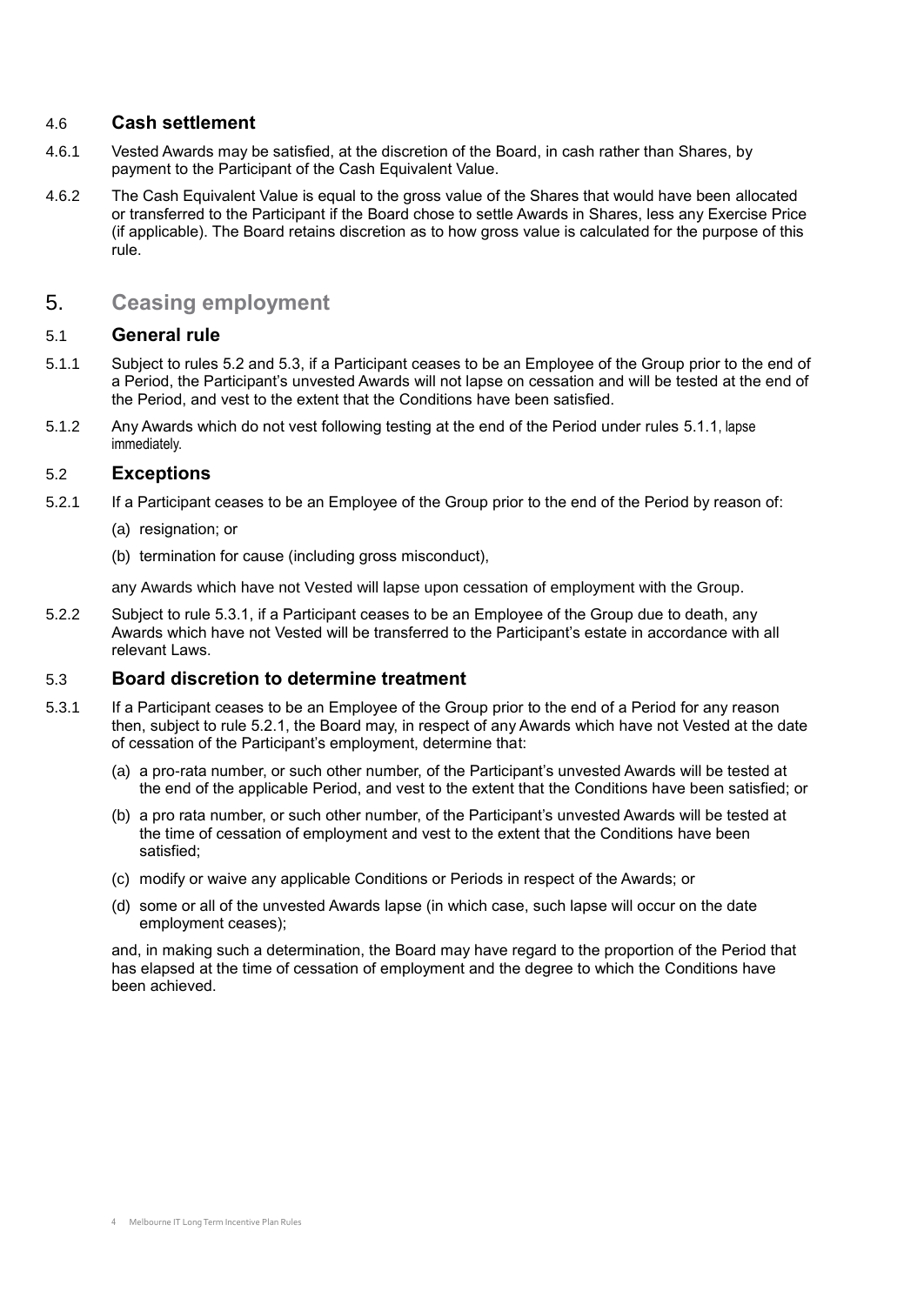## 5.4 **Exercise period**

- <span id="page-6-2"></span>5.4.1 For Awards that must be exercised, where a Participant ceases to be an employee of the Group all vested Awards, including Awards that vest pursuant to rule [5.1](#page-5-2) or [5.3,](#page-5-3) must be exercised within the later of 60 days following cessation or Vesting of those Awards, or such other period determined by the Board.
- 5.4.2 Awards which are not exercised within the period specified in rule [5.4.1](#page-6-2) will lapse.

#### 5.5 **Overseas transfers**

- 5.5.1 If a Participant remains an Employee but is transferred to work in another country, or changes tax residence status, and, as a result, would;
	- (a) become subject to restrictions on his or her ability to hold or deal in Awards or Shares or receive any proceeds of sale from the sale of Shares due to the securities laws or exchange control laws of the country to which he or she is transferred;
	- (b) suffer a tax disadvantage (or cause a Group Company to suffer a tax disadvantage),

the Board, in its discretion, may determine retrospectively that Awards Vest on a particular date and to such extent as they determine, a date before or after the Participant's transfer takes effect.

## <span id="page-6-0"></span>6. **Variations of capital**

## 6.1 **Capital reorganisations, bonus issues and rights issues**

- 6.1.1 If, prior to Vesting, one of the following events occurs:
	- (a) any reorganisation (including consolidation, subdivision, reduction or return) of the issued capital of the Company is effected;
	- (b) Shares are issued to the Company's shareholders by way of a bonus issue; or
	- (c) Shares are offered to the Company's shareholders by way of a rights issue,

then:

- (d) the number of Awards to which each Participant is entitled and/or the Exercise Price (if any) may be adjusted (including lapsing Awards) in the manner determined by the Board. It is intended that the Board would exercise its discretion under this rule to ensure that Participants do not enjoy a windfall gain and do not suffer a material detriment as a result of any corporate action; and
- (e) if new Awards are granted as part of such an adjustment, such Awards will, unless the Board determines otherwise, be subject to the same terms and conditions as the original Awards, including without limitation, any Condition.

# <span id="page-6-1"></span>7. **Divestment of a material business or subsidiary**

- 7.1.1 Where the Company divests a business of the Group designated by the Board for this purpose as 'material', the Board may make special rules that apply to Participants in relation to the Awards or Shares held pursuant to the Plan (and any other entitlements or shares that may arise in relation to those Shares). Without limiting the Board's discretion, such rules may include:
	- (a) varying the Condition applying to the Participant's Awards to take into account the divestment of the business (if applicable); and
	- (b) deeming the Participant to remain an Employee of the Group for a specific period.
- 7.1.2 In order to bind a Participant, any special rules made under this rule [7](#page-6-1) must be notified to a Participant pursuant to rule [10.1.2.](#page-9-2)

<sup>5</sup> Melbourne IT Long Term Incentive Plan Rules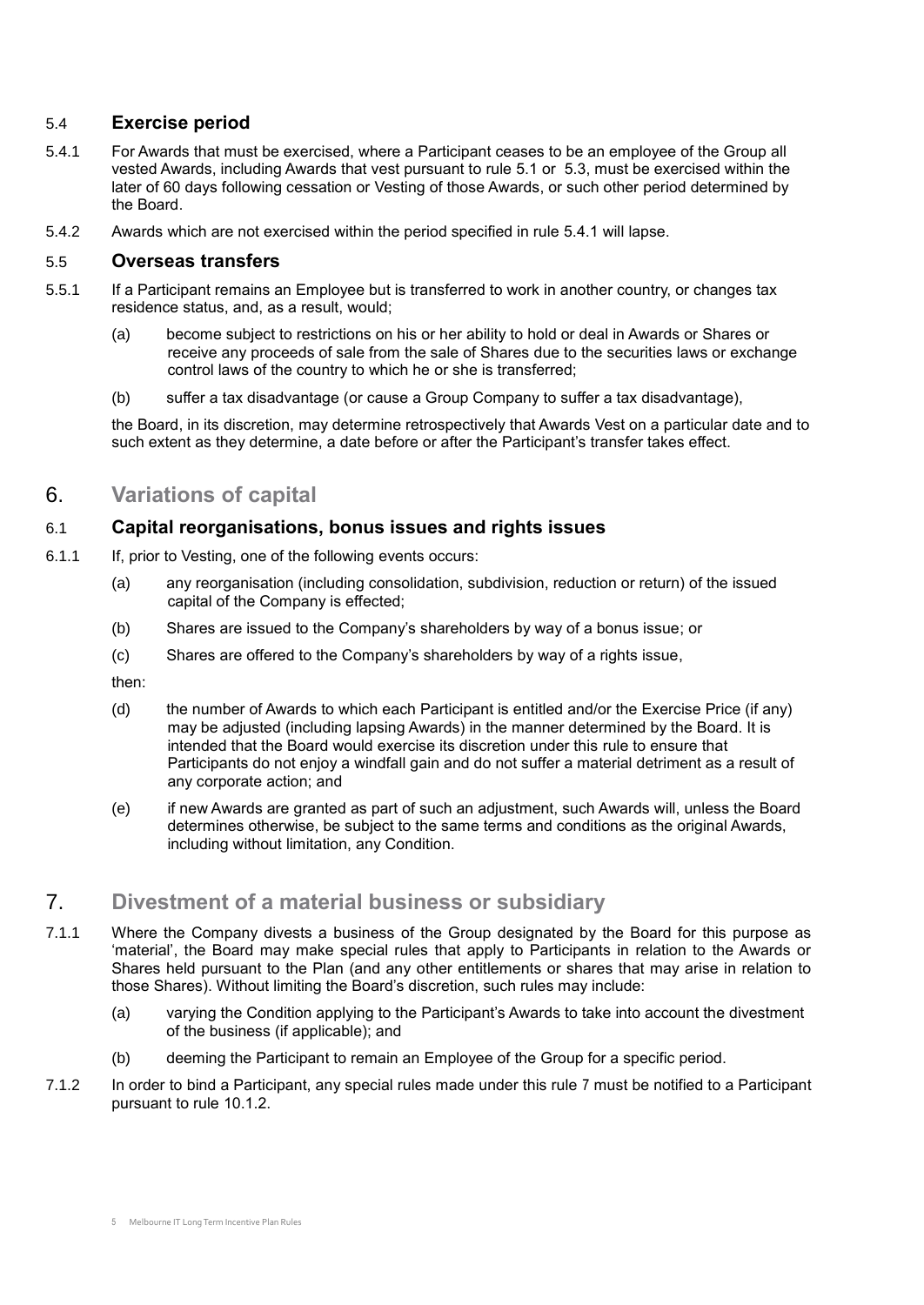# <span id="page-7-0"></span>8. **Change of control**

## 8.1 **Board discretion upon an Event**

- <span id="page-7-1"></span>8.1.1 If an Event occurs prior to the vesting of an Award, then the Board may, within 14 days of the Event, determine in its absolute discretion whether some or all of the Participant's unvested Awards:
	- (a) vest (whether subject to further Conditions or not); or
	- (b) lapse or are forfeited; or
	- (c) remain subject to the applicable Conditions and/or Period(s); or
	- (d) become subject to substitute or varied Conditions and/or Period(s); or
	- (e) may only be settled in cash, or with securities other than Shares,

having regard to any matter the Board considers relevant, including, without limitation, the circumstances of the Event (including the value being proposed to shareholders), the extent to which the applicable Conditions have been satisfied (or estimated to have been satisfied) at the time of the Event and/or the proportion of the Period that has passed at the time of the Event.

- 8.1.2 If an Event occurs before the period that an exercisable Award may be exercised, then the Board may determine whether any trading or other restrictions on the Award will be lifted and whether exercisable Awards must be exercised within a specified period.
- <span id="page-7-2"></span>8.1.3 An Event occurs where:
	- (a) a Takeover Bid is made for the Company and the Board resolves to recommend the bid to shareholders of the Company; or
	- (b) a court convenes a meeting of shareholders to be held to vote on a proposed scheme of arrangement pursuant to which control of the majority of the Shares in the Company may change; or
	- (c) a notice is sent to shareholders of the Company proposing a resolution for the winding up of the Company; or
	- (d) any transaction or event is proposed that, in the opinion of the Board, may result in a person becoming entitled to exercise control over the Company.

Each Event is a separate event that allows the Board to exercise its discretion pursuant to this rule [8.](#page-7-0)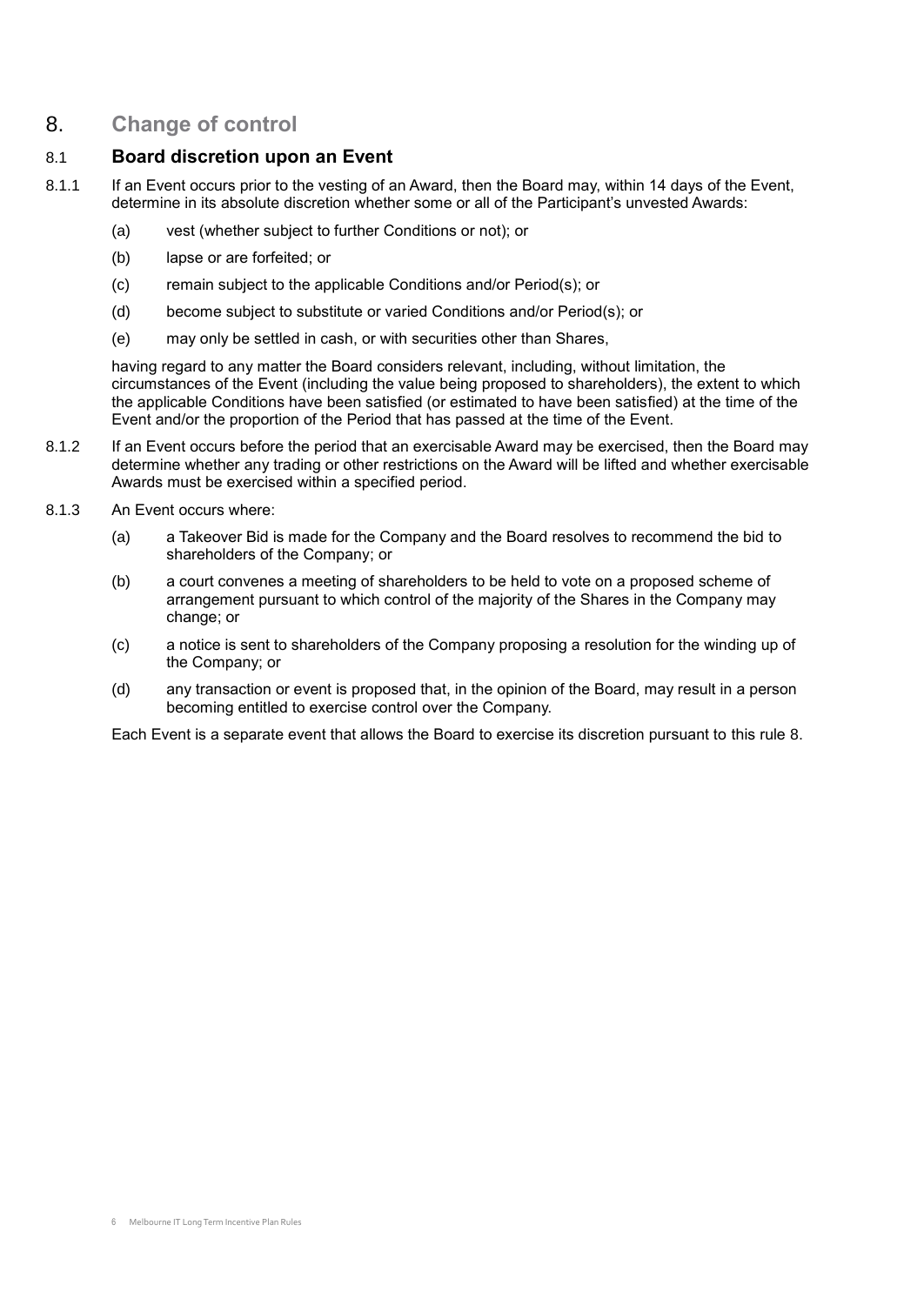## 8.2 **Default treatment upon a Change of Control**

- 8.2.1 Where the Board does not exercise a discretion pursuant to rule [8.1.1,](#page-7-1) upon a Change of Control, a pro-rata number of the Participant's unvested Awards will Vest based on the proportion of the Period that has passed at the time of the Change of Control and the extent to which any applicable Conditions have been satisfied (or estimated to have been satisfied).
- <span id="page-8-4"></span>8.2.2 A Change of Control occurs where, as a result of any event or transaction, a person becomes entitled to more than 50% of the Shares.

## 8.3 **Notification of vesting of Awards**

- 8.3.1 If a Change of Control occurs, or the Board exercises its discretion pursuant to rule [8.1.1,](#page-7-1) the Company must immediately notify all affected Participants.
- 8.3.2 If a vested Award must be exercised to receive Shares, a Participant holding such vested Award will have 30 days from the time of vesting of the Award, or such other period at the Board determines, in which to exercise the Award.
- 8.3.3 If the Board so resolves and an Award is settled in cash, any part of the Award that vests pursuant to this rule [8](#page-7-0) will be satisfied by a cash payment (net of applicable taxes and other withholdings) and the Company will, notwithstanding the terms of the Award, be under no obligation to deliver any part of a vested Award in the form of Shares.

## 8.4 **Acquisition of shares by another Company**

8.4.1 If a company (**Acquiring Company**) obtains control of the Company and the Acquiring Company, the Company and the Participant agree, a Participant may be provided with awards or shares in the Acquiring Company (or its parent or its subsidiary) in substitution for the Awards, on substantially the same terms and subject to substantially the same conditions as the Awards, but with appropriate adjustments as to the number and kind of awards or shares.

## <span id="page-8-0"></span>9. **Clawback and lapse for fraud or breach**

#### <span id="page-8-2"></span>9.1 **Clawback**

- <span id="page-8-1"></span>9.1.1 Where, in the opinion of the Board:
	- (a) an Award, which would not have otherwise vested, Vests or may Vest as a result directly or indirectly of:
		- (1) the fraud, dishonesty or breach of obligations (including, without limitation, a material misstatement of financial information) of any person; or
		- (2) any other action or omission (whether intentional or inadvertent) of any person,

the Board may make a determination under rule [9.3](#page-9-3) to ensure that no unfair benefit is obtained by any Participant; or

(b) an Award, which may otherwise have Vested, has not vested as a result directly or indirectly of any circumstance referred to in this rule [9.1.1,](#page-8-1) the Board may reconsider the level of satisfaction of the applicable Conditions and reinstate and Vest any Award that may have lapsed to the extent that the Board determines appropriate in the circumstances.

## <span id="page-8-3"></span>9.2 **Fraud or breach by a Participant**

- 9.2.1 Where, in the opinion of the Board, a Participant:
	- (a) acts fraudulently or dishonestly;
	- (b) is in breach of his or her obligations to the Group;
	- (c) commits an act which brings a Group Company into disrepute; or
	- (d) fails to perform any other act reasonably and lawfully requested of the Participant,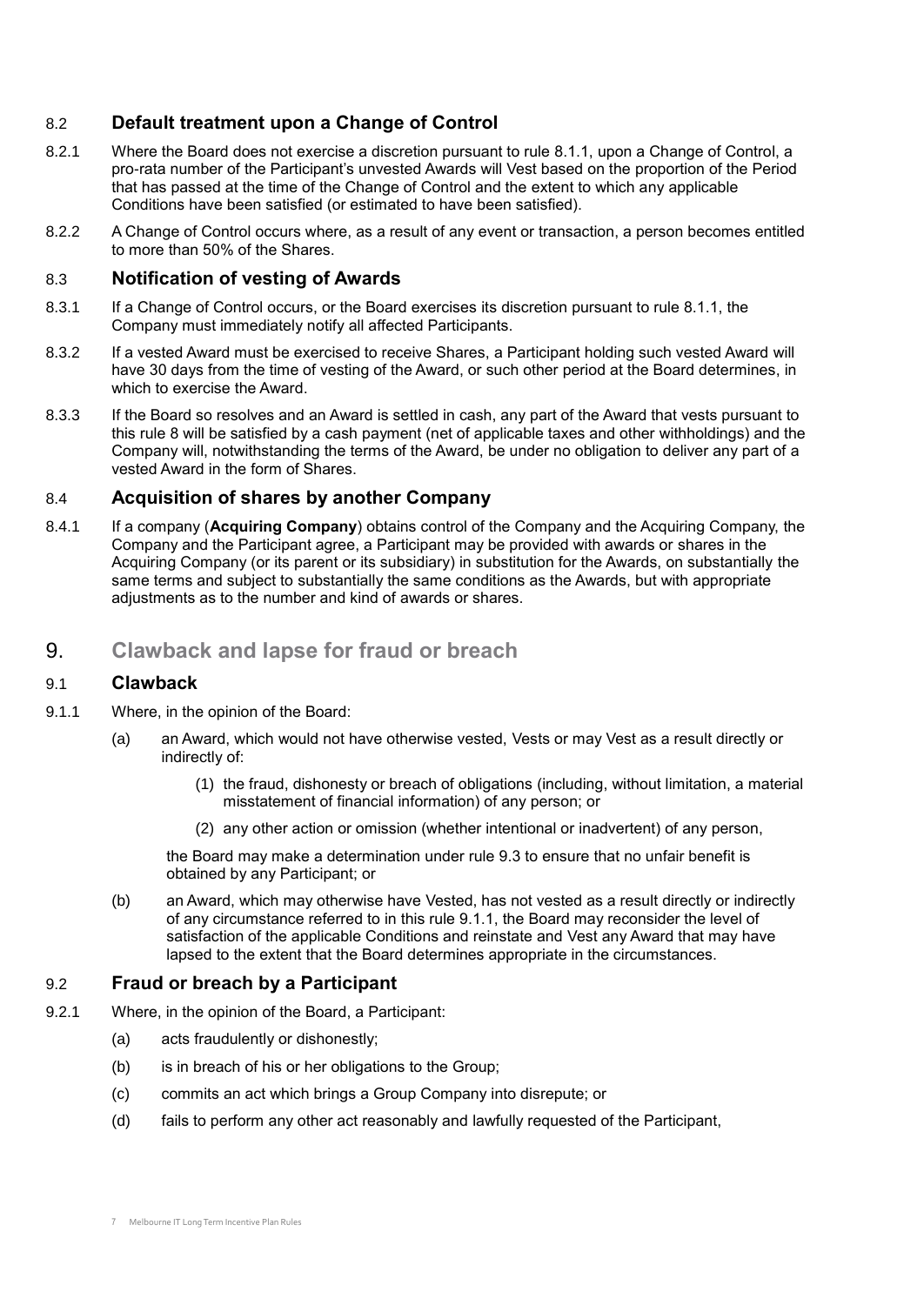<span id="page-9-3"></span>the Board may make a determination under rule [9.3](#page-9-3) to ensure that no unfair benefit is obtained by the Participant.

## 9.3 **Board's powers in relation to Awards**

- 9.3.1 In the circumstances set out in rules [9.1](#page-8-2) and [9.2](#page-8-3) above, the Board may, in its absolute discretion, and subject to applicable laws, determine any treatment in relation to an Award, including, without limitation, to:
	- (a) reset the Conditions and/or alter the Period applying to the Award;
	- (b) deem all or any Awards which have not vested to have lapsed or been forfeited (as relevant);
	- (c) deem all or any Awards, including any Shares allocated following vesting (or exercise) of an Award that may not be subject to any further restrictions under this Plan, to have lapsed or been forfeited (as relevant); and/or
	- (d) where Shares that have been allocated to a Participant under the Plan have been subsequently sold, require that the Participant repay the net proceeds of such a sale.

## <span id="page-9-0"></span>10. **Amendments to the Plan and terms**

## <span id="page-9-1"></span>10.1 **Amendments by the Board**

- <span id="page-9-5"></span>10.1.1 Subject to rule [10.2](#page-9-4) and [10.3,](#page-10-2) the Board may at any time and from time to time in its sole discretion:
	- (a) Amend, supplement or revoke, including by way of schedule, all or any of these Rules or all or any of the rights or obligations of the Participants or any of them; and
	- (b) formulate (and subsequently amend) special terms and conditions, in addition to those set out in these Rules, to apply to Employees employed in, resident in, or who are citizens of, countries other than Australia. Each of such sets of special terms and conditions shall be restricted in its application to those Employees employed in, resident in, or who are citizens of the foreign country or countries specified by the Board, and may be revoked, added to or varied in accordance with this rule [10.1.1\(a\).](#page-9-5)
- <span id="page-9-2"></span>10.1.2 The Company must provide written notification to Participants affected by any amendment made pursuant to rule [10.1.1](#page-9-5) as soon as reasonably practicable after any such amendment has been made.

#### <span id="page-9-4"></span>10.2 **Amendments which reduce rights**

- 10.2.1 Despite rule [10.1](#page-9-1) and subject to rules [10.2.2](#page-9-6) to [10.2.5,](#page-10-3) no amendment of these Rules may materially reduce the rights of any Participant attaching to Awards granted under the Plan prior to the date of the amendment or formulation, unless the amendment is made primarily for the purpose of complying with present or future Laws applicable to the Plan or a Group Company, to correct any manifest error or mistake, or with the consent of the relevant Participants.
- <span id="page-9-6"></span>10.2.2 Where, in the opinion of the Board, a proposed amendment to these Rules may materially reduce the rights of any Participant attaching to Awards granted under the Plan prior to the date of the proposed amendment, and the consent of relevant Participants has not been obtained, the Board shall:
	- (a) Give written notice of the terms of the proposed amendment to those Participants whose rights may, in the opinion of the Board, be materially reduced by the proposed amendment; and
	- (b) Invite such Participants to make written submissions to the Board within 14 days of receiving the notice issued pursuant to rule [10.2.2\(a\),](#page-9-6) setting out how their rights are affected and why the proposed amendment should not be made.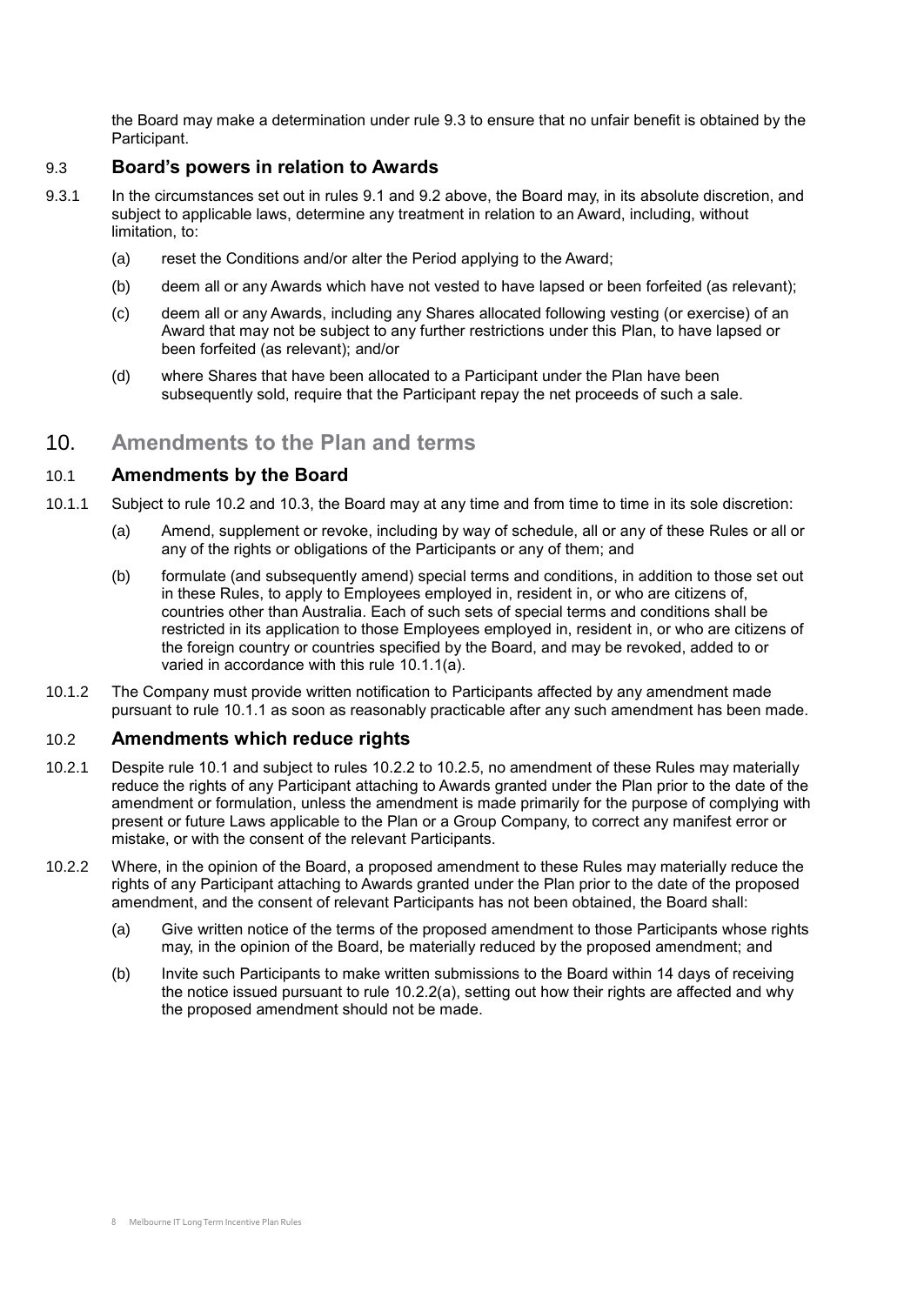- 10.2.3 The Board shall duly consider any submissions made to it pursuant to rule [10.2.2\(b\)](#page-9-6) before making any amendment to the Rules which materially reduces the rights of any Participant attaching to Awards granted under the Plan prior to the date of the amendment.
- 10.2.4 The Board is not required to, but may, give reasons for making any amendment which materially reduces the rights of any Participant attaching to Awards granted under the Plan prior to the date of the amendment.
- <span id="page-10-3"></span>10.2.5 Any decision made by the Board shall be final and conclusive and each Participant agrees to be bound by the decision made by the Board. Each Participant agrees that there shall be no review of the decision so made.

## 10.3 **Listing Rules**

<span id="page-10-2"></span>The exercise of any powers under these Rules by the Board is subject to any restrictions or procedural requirements relating to the amendment of the rules of an employee incentive scheme or of issued options imposed by any Law or by the ASX Listing Rules and applicable to the Plan or Awards, as the case may be, unless those restrictions, conditions or requirements are relaxed or waived by the ASX or any of its delegates either generally or in a particular case or class of cases and either expressly or by implication.

#### 10.4 **Retrospective effect**

<span id="page-10-4"></span>Subject to this rule [10.4,](#page-10-4) any amendment made pursuant to rule [10.1](#page-9-1) may be given such retrospective effect, as determined by the Board.

## 10.5 **Non-residents of Australia**

- <span id="page-10-5"></span>10.5.1 Notwithstanding anything in these Rules, the Board may at any time, and from time to time, amend, supplement or revoke, including by way of schedule, any of these Rules, to apply to an Employee or Participant, employed in, resident in, or who are citizens of, countries other than Australia.
- 10.5.2 Any different rules made under rule [10.5.1](#page-10-5) shall be restricted in its application to those Employees and Participants employed in, resident in, or who are citizens of the foreign country or countries specified by the Board, and may be amended, supplemented or revoked in accordance with rule [10.1.](#page-9-1)
- 10.5.3 For the purposes of clarification, any different rules that are adopted under [10.5.1](#page-10-5) may have an adverse impact upon Employee or Participants. However, any different rules that may be made must comply, to such extent as is legally and practicable, with the basic principles and Purpose of the Plan.

## <span id="page-10-0"></span>11. **General terms and conditions**

## 11.1 **Awards and obligations of Participants**

- 11.1.1 Unless the subject of an express provision in an employment contract, the rights and obligations of any Participant under the terms of their office, employment or contract with the Group are not affected by their participation in the Plan.
- 11.1.2 Except where expressly contemplated, these Rules will not form part of and are not incorporated into any contract between any Participant (whether or not they are a Group Employee) and the Group. The grant of Awards on a particular basis in any year does not create any right or expectation of the grant of Awards on the same basis, or at all, in any future year.
- 11.1.3 No Participant has any right to compensation for any loss in relation to the Plan.
- 11.1.4 The Participant appoints the company secretary of the Company (or any other officer of the Company authorised by the Board for this purpose) as his or her agent to do anything necessary to:
	- (a) allocate Shares to the Participant in accordance with these Rules; and
	- (b) execute transfers of Shares in accordance with these Rules.

## <span id="page-10-1"></span>11.2 **Power of the Board**

- 11.2.1 The Board administers the Plan and has absolute and unfettered discretion in exercising any power or discretion concerning the Plan and may:
	- (a) delegate to any person for the period and on the terms it decides the exercise of any of its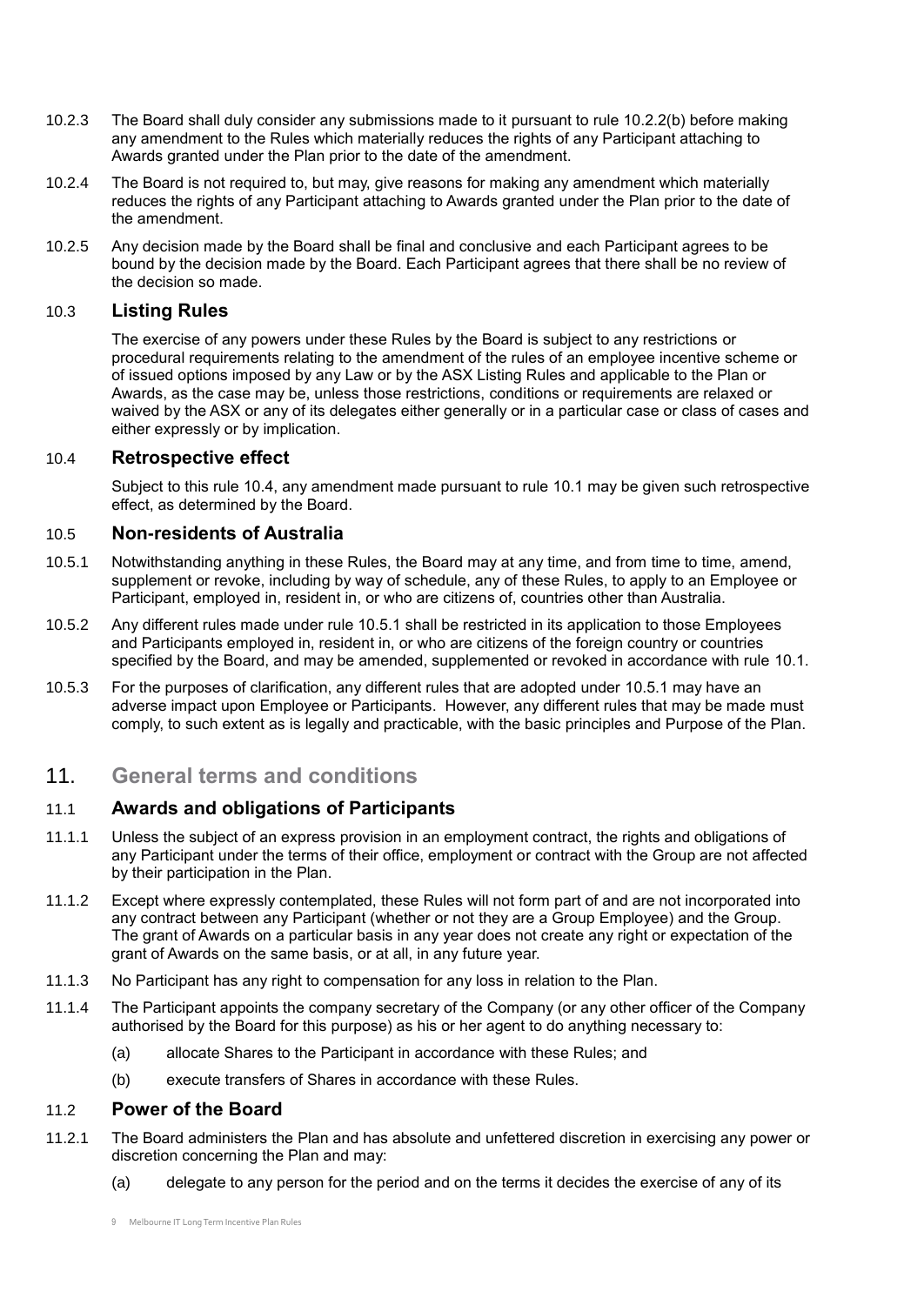powers or discretions under the Plan;

- (b) decide on appropriate procedures for administering the Plan consistent with these Rules;
- (c) implement a Share Trust for the purposes of delivering and holding Shares on behalf of Participants;
- (d) resolve conclusively all questions of fact or interpretation concerning the Plan and these Rules and any dispute of any kind that arises under the Plan;
- (e) subject to rule 10.1, amend, add to or waive any provision of the Plan (including this rule [11.2\)](#page-10-1) or any term or condition (including a Condition or other restriction) relating to the Awards or Shares;
- (f) determine to suspend or cease operation of the Plan at any time and take any actions required to effect the winding up of the Plan;
- (g) act or refrain from acting at its discretion under these Rules or concerning the Plan or the Awards or Shares held under the Plan; and
- (h) waive any breach of a provision of the Plan.
- 11.2.2 Except as otherwise expressly provided in the Plan, the Board has absolute and unfettered discretion to act or refrain from acting under or in connection with the Plan and in the exercise of any power or discretion under the Plan.

#### 11.3 **Waiver of terms and conditions**

<span id="page-11-0"></span>Notwithstanding any other provisions of the Plan, the Board may at any time waive in whole or in part any terms or conditions (including any Condition) in relation to any Awards granted to a Participant under the Plan and the Rules.

#### 11.4 **Dispute or disagreement**

In the event of any dispute, disagreement or uncertainty as to the interpretation of the Plan, or as to any question or right arising from or related to the Plan or to any Awards or Shares granted under it, the decision of the Board is final and binding.

#### 11.5 **Personal information**

The Participant consents to the Company or its agents (and each of their related parties) collecting, holding and using personal information that the Participant provides in the application to participate in the Plan or otherwise provides to the Company or its agents (and each of their related parties) as part of their employment, in order to carry out the administration and operation of the Plan in accordance with these Rules, including providing relevant information to:

- (a) the Plan manager or another entity that manages or administers the Plan on behalf of the Company;
- (b) any broker or external service provider, including a tax or financial adviser;
- (c) the trustee of any Share Trust;
- (d) any government department or body; and
- (e) any other person or body as required or authorised by law.

#### 11.6 **Notices**

A notice or other communication under or concerning the Grant Letter or the Rules is validly given to a Participant if:

- (a) Delivered personally to the Participant;
- (b) Sent by prepaid post to the Participant's last known residential address;
- (c) Sent to the Participant by facsimile, email or other electronic means at the Participant's place of work; or
- (d) Posted on an electronic notice board maintained by or on behalf of any Group Company and accessible by the Participant,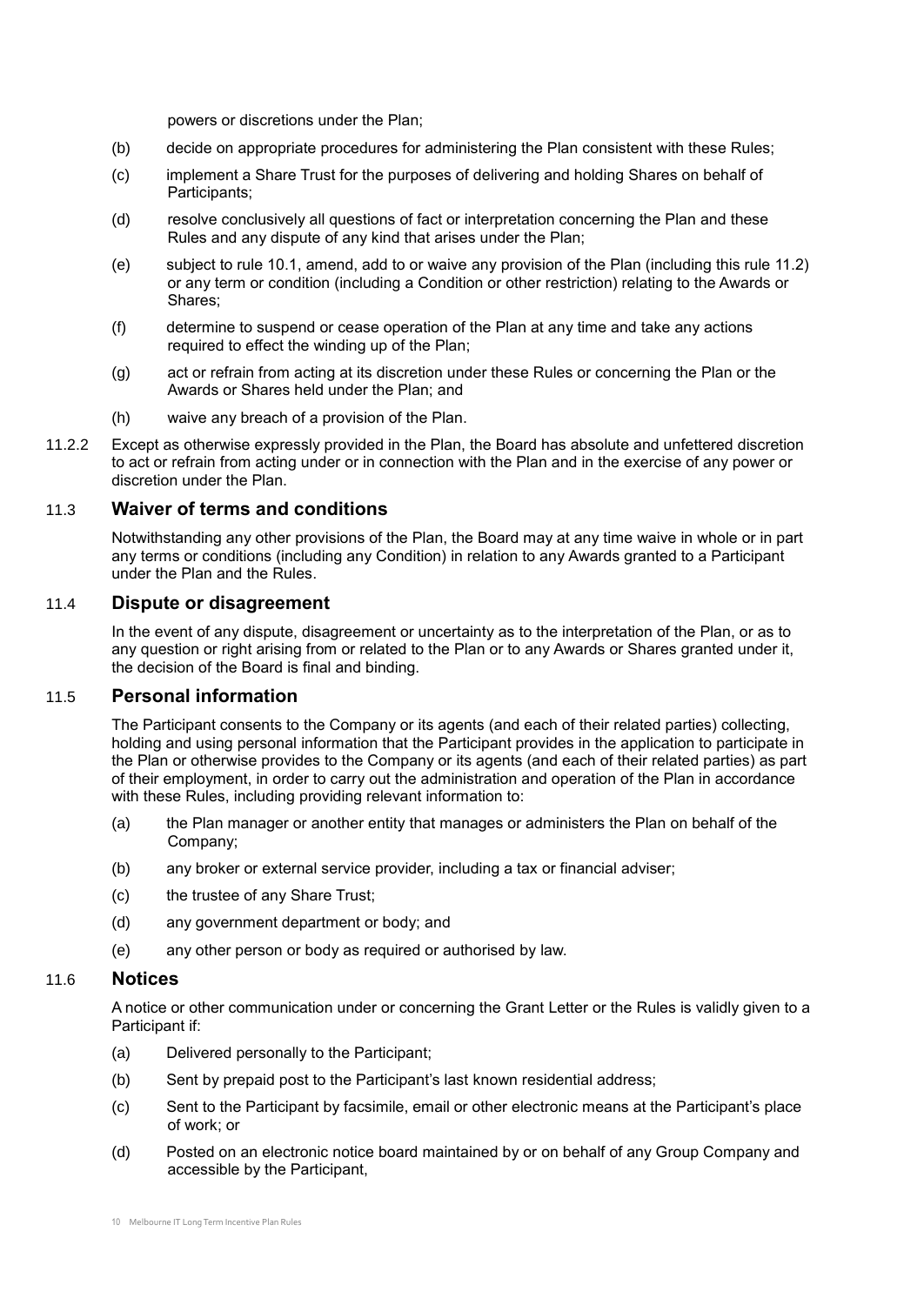and will in the case of (a) (c) and (d) above be treated as being received immediately following the time it was sent, posted, or where it is sent by post it will be treated as received 48 hours after it was posted.

## 11.7 **Laws governing Plan**

The Plan and any Awards granted and Shares allocated under it are governed by the laws of Victoria and the Commonwealth of Australia. Any agreement made under the Plan is entered into in the state of Victoria and each participant submits to the exclusive jurisdiction of the courts of that state to herein determine matters arising under the Plan.

## 11.8 **Tax**

- 11.8.1 Unless otherwise required by Law, no Group Company is responsible for any Taxes which may become payable by a Participant as a consequence of or in connection with the grant of any Awards, the allocation or transfer of any Shares or any Dealing with any Awards or any Shares.
- 11.8.2 The Company or the Trustee will have the right to withhold or collect from a Participant such Taxes as any Group Company or the Trustee is obliged, or reasonably believes it is obliged, to account for to any taxation authority. In exercising this right, the Company or the Trustee may:
	- (a) require the Participant to provide sufficient funds (by way of salary deduction or otherwise); or
	- (b) sell Shares to be issued or transferred to the Participant, including the sale of sufficient Shares to cover any costs of such sale.

## <span id="page-12-0"></span>12. **Interpretation and Definitions**

## 12.1 **Interpretation**

In the Plan, the following rules apply unless a contrary intention appears:

- (a) Capitalised terms have the meanings provided in rule 12.2;
- (b) Headings are for convenience only and do not affect the interpretation of the Plan unless the context requires otherwise;
- (c) Any reference in the Plan to any statute or statutory instrument includes a reference to that statute or statutory instrument as from time to time amended, consolidated, re-enacted or replaced;
- (d) Any words denoting the singular include the plural and words denoting the plural include the singular;
- (e) Any words denoting the masculine apply equally to the feminine equivalent; and
- (f) Where any word or phrase is given a definite meaning in this Plan, any part of speech or other grammatical form of that word or phrase has a corresponding meaning.

## 12.2 **Definitions**

| Award                 | A performance right, being a right to acquire a Share (or to receive a<br>Cash Equivalent Value, at the discretion of the Board), granted to a<br>Participant under the Plan on the terms and conditions determined by<br>the Board |
|-----------------------|-------------------------------------------------------------------------------------------------------------------------------------------------------------------------------------------------------------------------------------|
| <b>ASX</b>            | Australian Securities Exchange                                                                                                                                                                                                      |
| <b>Board</b>          | The board of directors of the Company, or any committee, person or<br>body to which the board duly delegates its powers and authorities to<br>under this Plan                                                                       |
| Cash Equivalent Value | As defined in rule 4.6.2                                                                                                                                                                                                            |
| Change of Control     | As defined in rule 8.2.2                                                                                                                                                                                                            |
|                       |                                                                                                                                                                                                                                     |

11 Melbourne IT Long Term Incentive Plan Rules